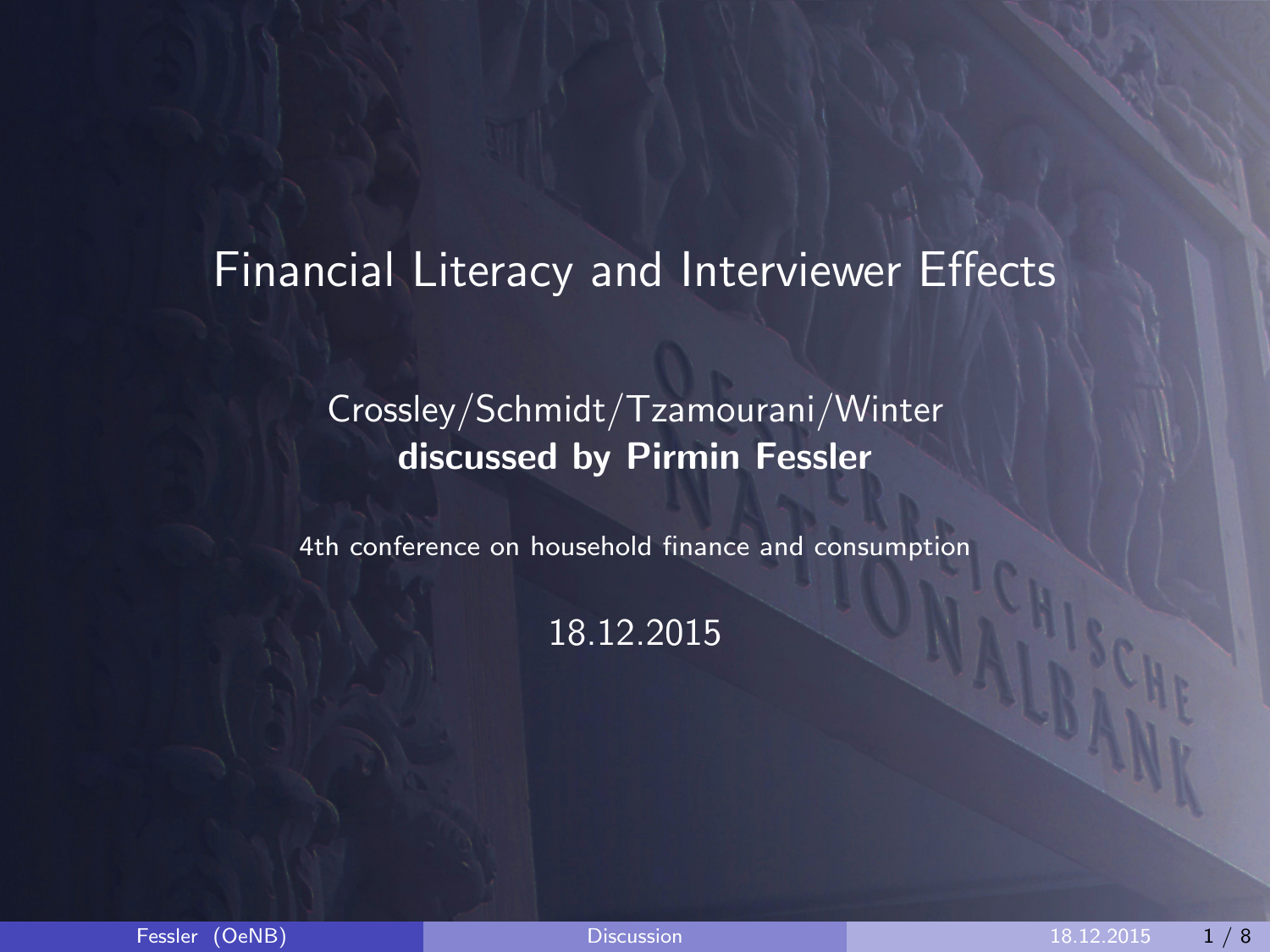#### **OUTLINE**









**ONB**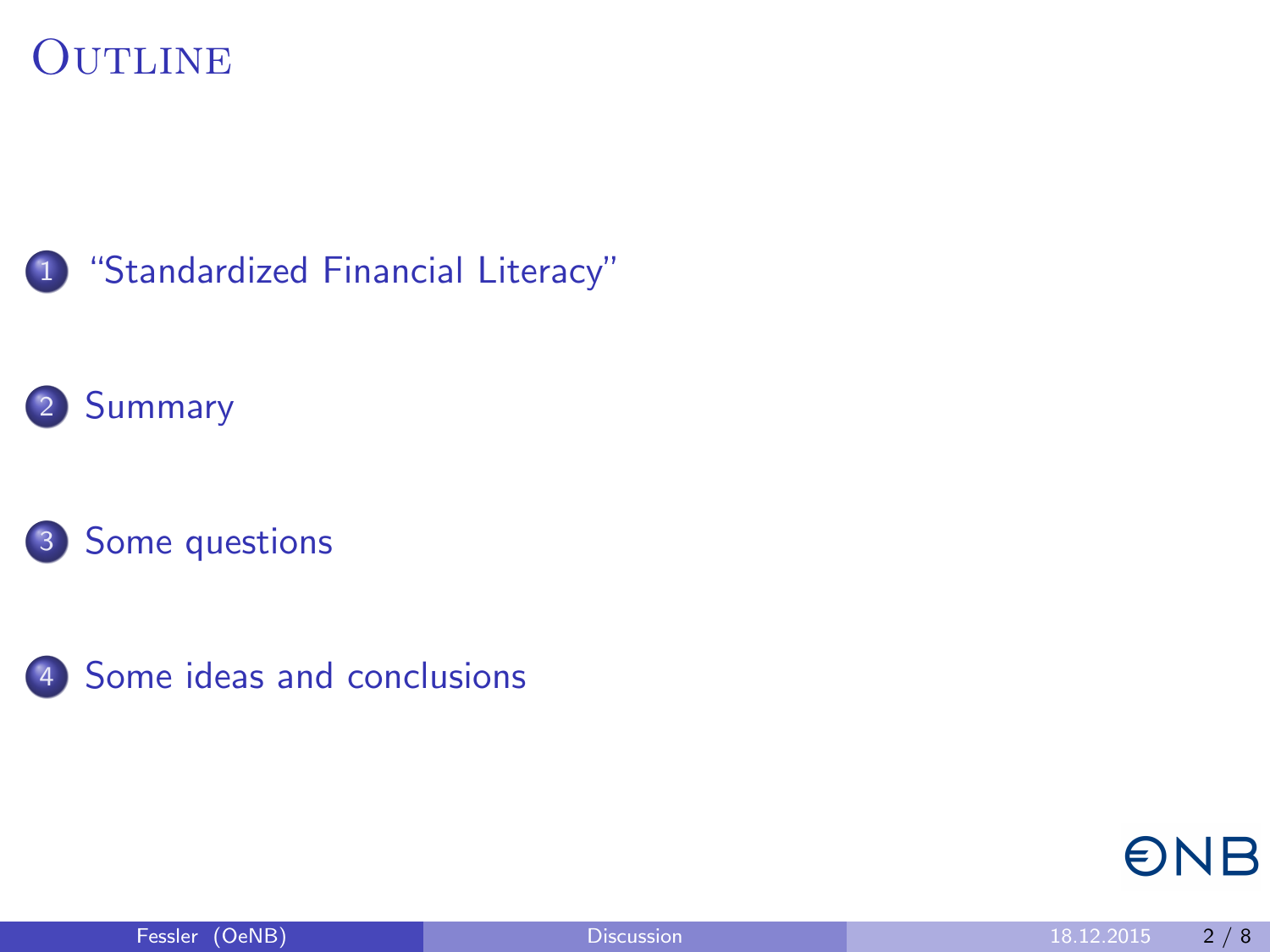# <span id="page-2-0"></span>"Standardized" Financial Literacy Questions

#### An (extreme) example

- World Bank Project, Financial Literacy, 140 countries "to understand the extent of peoples understanding of basic financial concepts as well as the degree to which financial skills fall short among groups like women and the poor,"
- But is that feasible?

ENR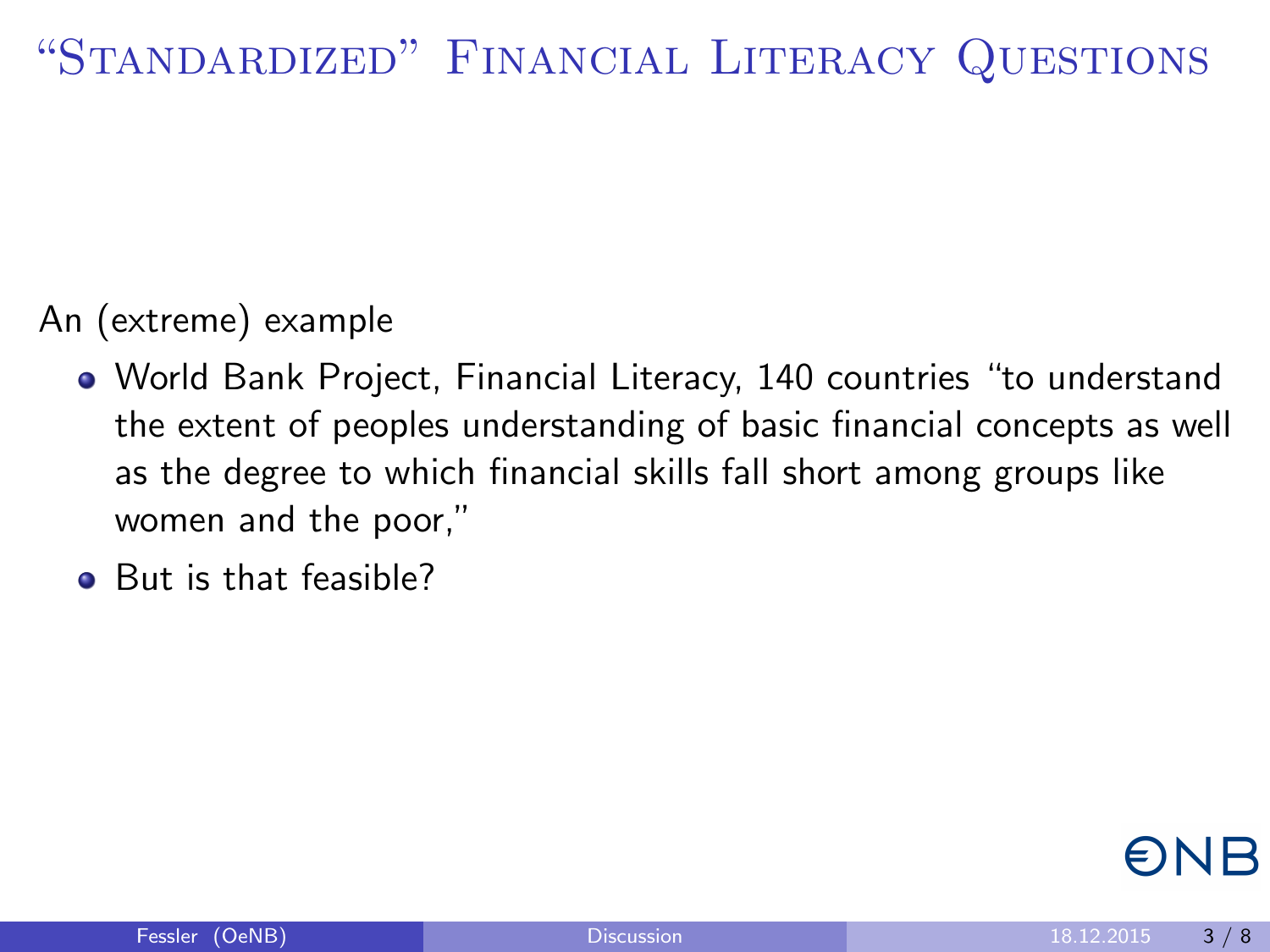# "Standardized" Financial Literacy Questions

- <sup>1</sup> "Suppose you had 100 dollars in a savings account and the bank adds 10 percent per year to the account. How much money would you have in the account after five years if you did not remove any money from the account: more than 150 dollars, exactly 150 dollars, or less than 150 dollars?"
- <sup>2</sup> "Suppose you have some money. Is it safer to put your money into one business or investment, or to put your money into multiple businesses or investments?"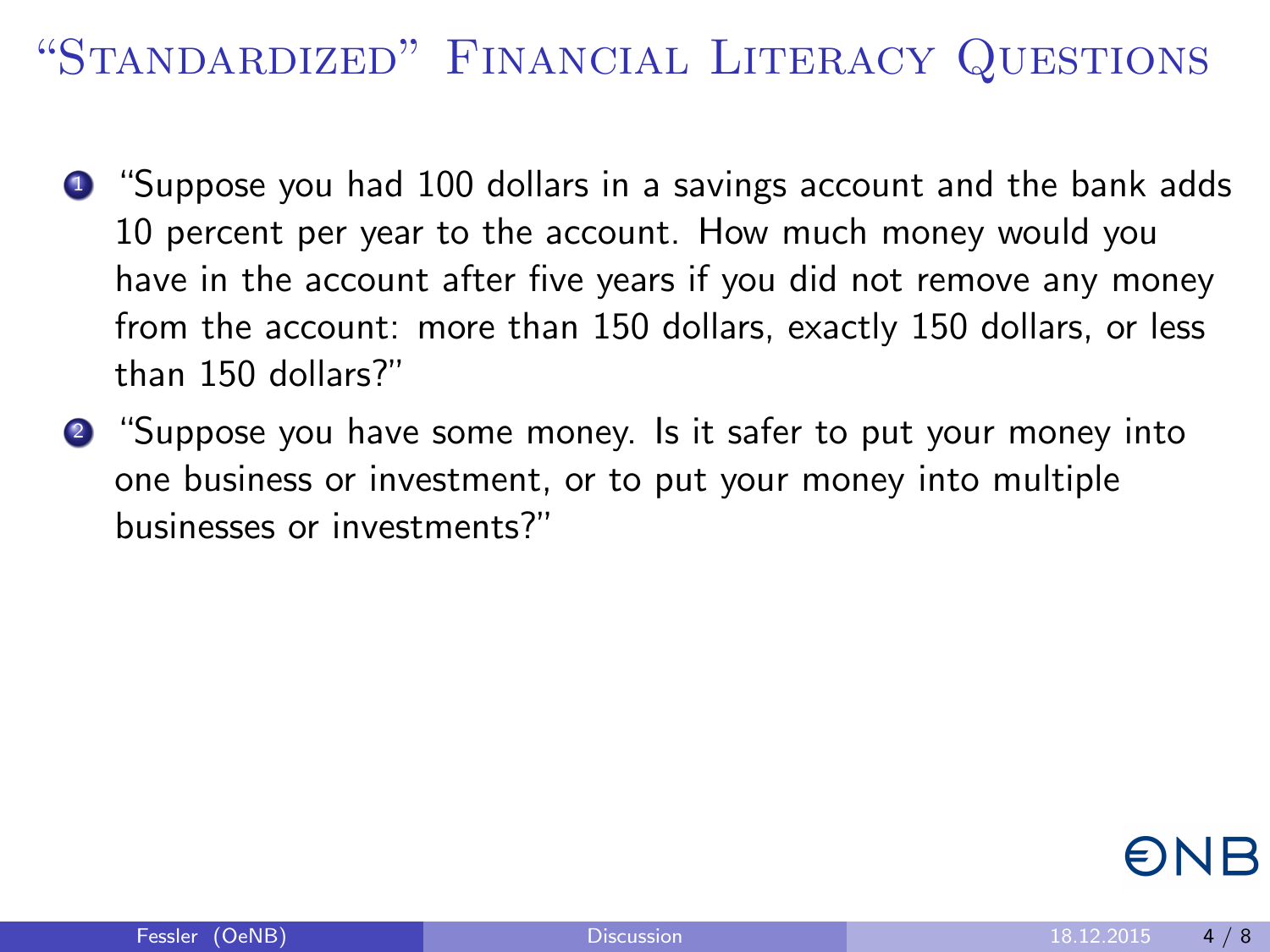# "Standardized" Financial Literacy Questions

- <sup>1</sup> "Suppose you had 100 dollars in a savings account and the bank adds 10 percent per year to the account. How much money would you have in the account after five years if you did not remove any money from the account: more than 150 dollars, exactly 150 dollars, or less than 150 dollars?"
- <sup>2</sup> "Suppose you have some money. Is it safer to put your money into one business or investment, or to put your money into multiple businesses or investments?"

BUT...many people

- do not have banks, bank accounts, savings, hold any money for 5 years, or any idea of what 10 percent means.
- **o** do not face situations in which they would have to decide between "investing" in one or multiple investments

ONB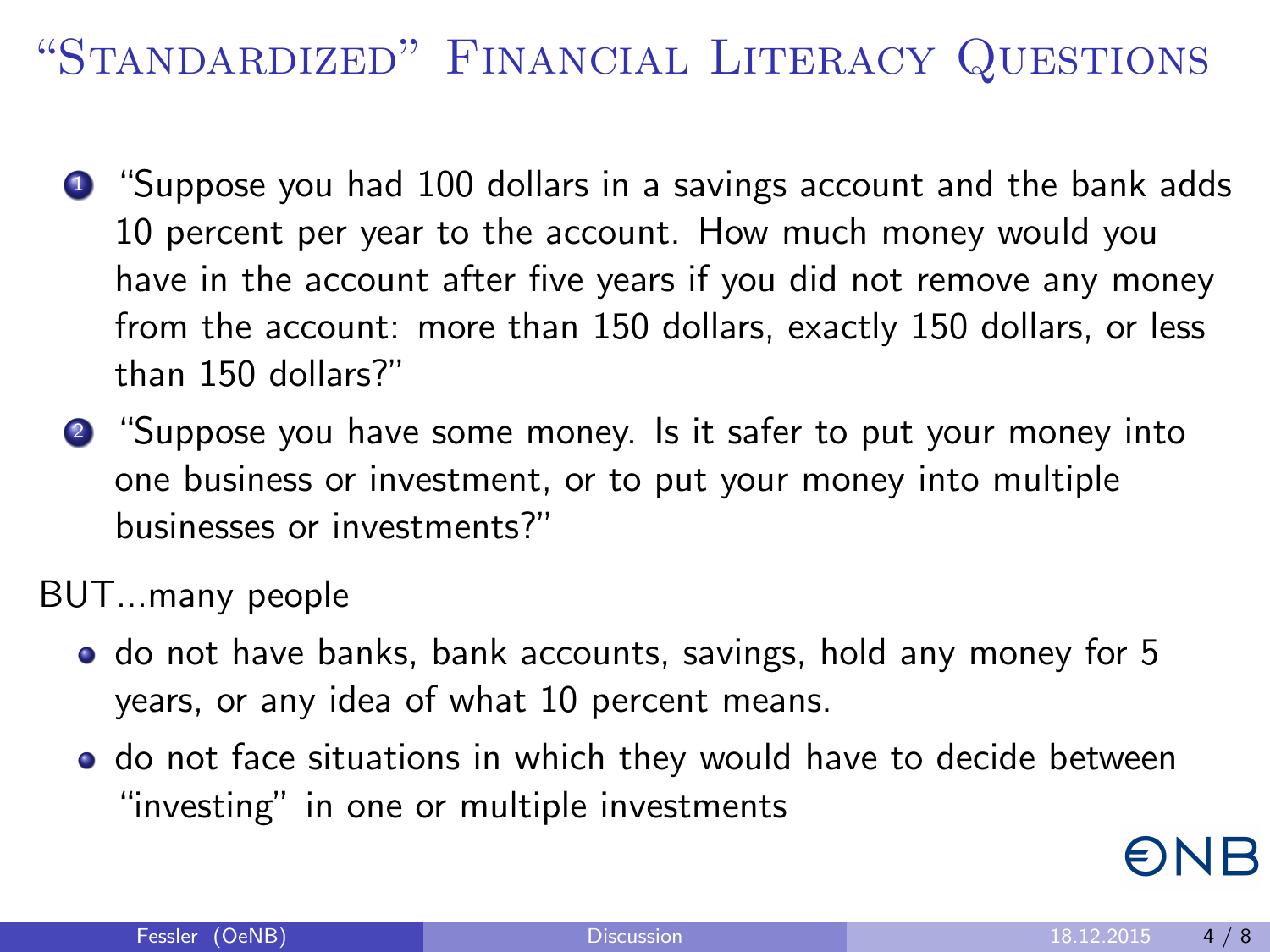<span id="page-5-0"></span>Use PHF (HFCS) (meta-)data and an interviewer survey as well as detailed contact data to answer the following questions:

Do Interviewer characteristics influence answers to standard financial literacy questions?

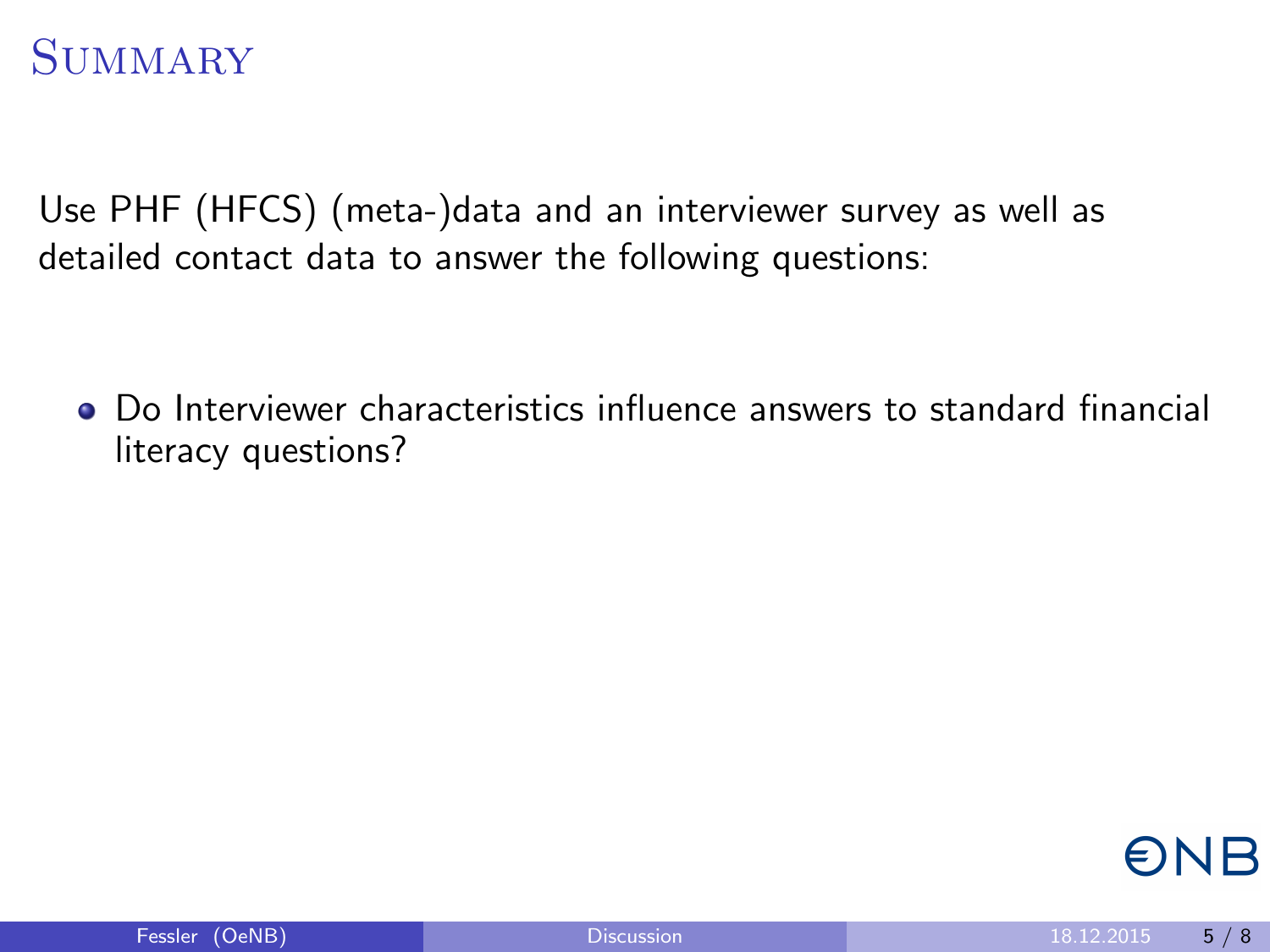Use PHF (HFCS) (meta-)data and an interviewer survey as well as detailed contact data to answer the following questions:

- Do Interviewer characteristics influence answers to standard financial literacy questions?
	- ▸ YES.

ONB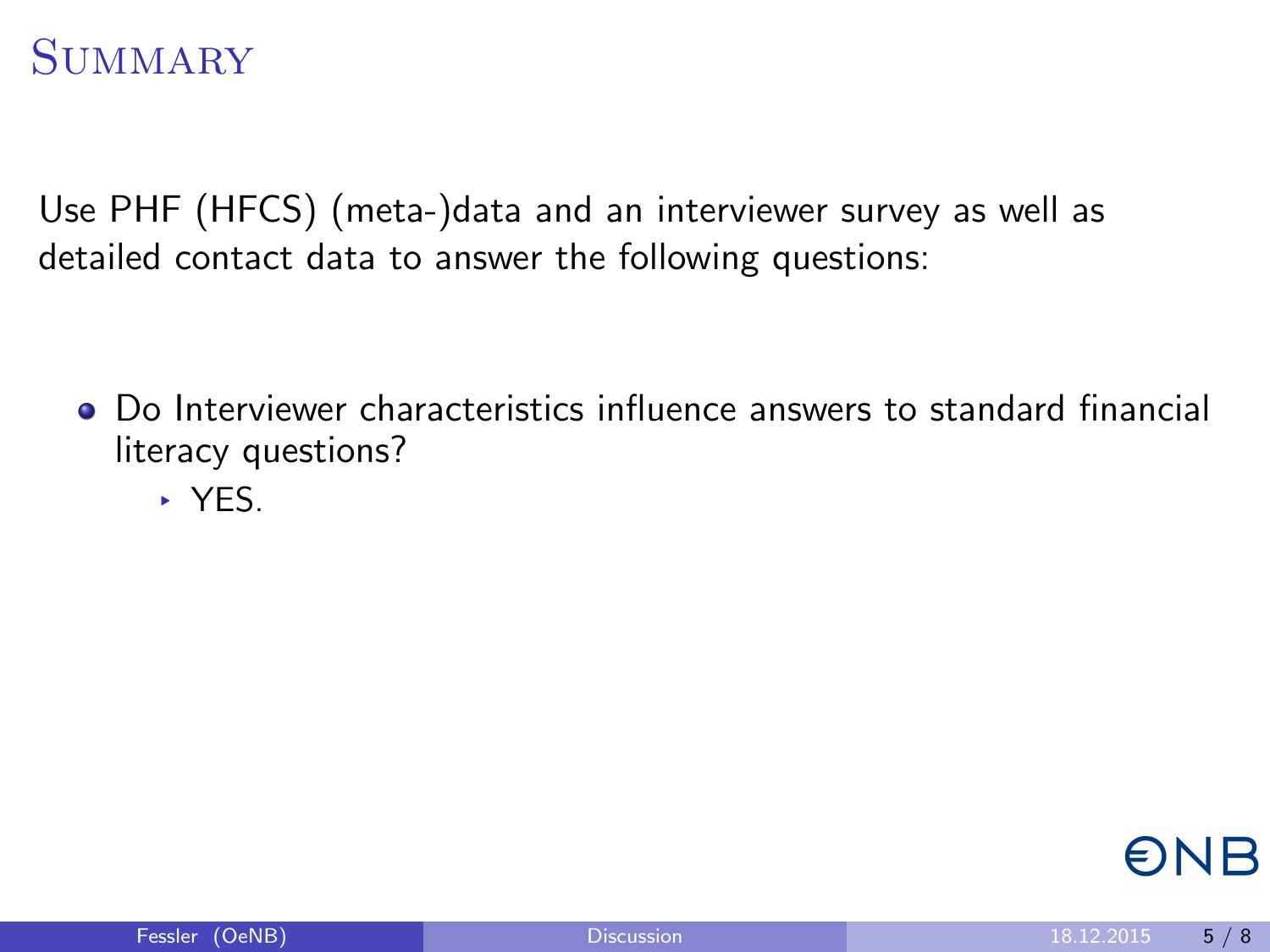Use PHF (HFCS) (meta-)data and an interviewer survey as well as detailed contact data to answer the following questions:

- Do Interviewer characteristics influence answers to standard financial literacy questions?
	- ▸ YES.
- Are Interviewers particularly relevant as a potential source of response bias?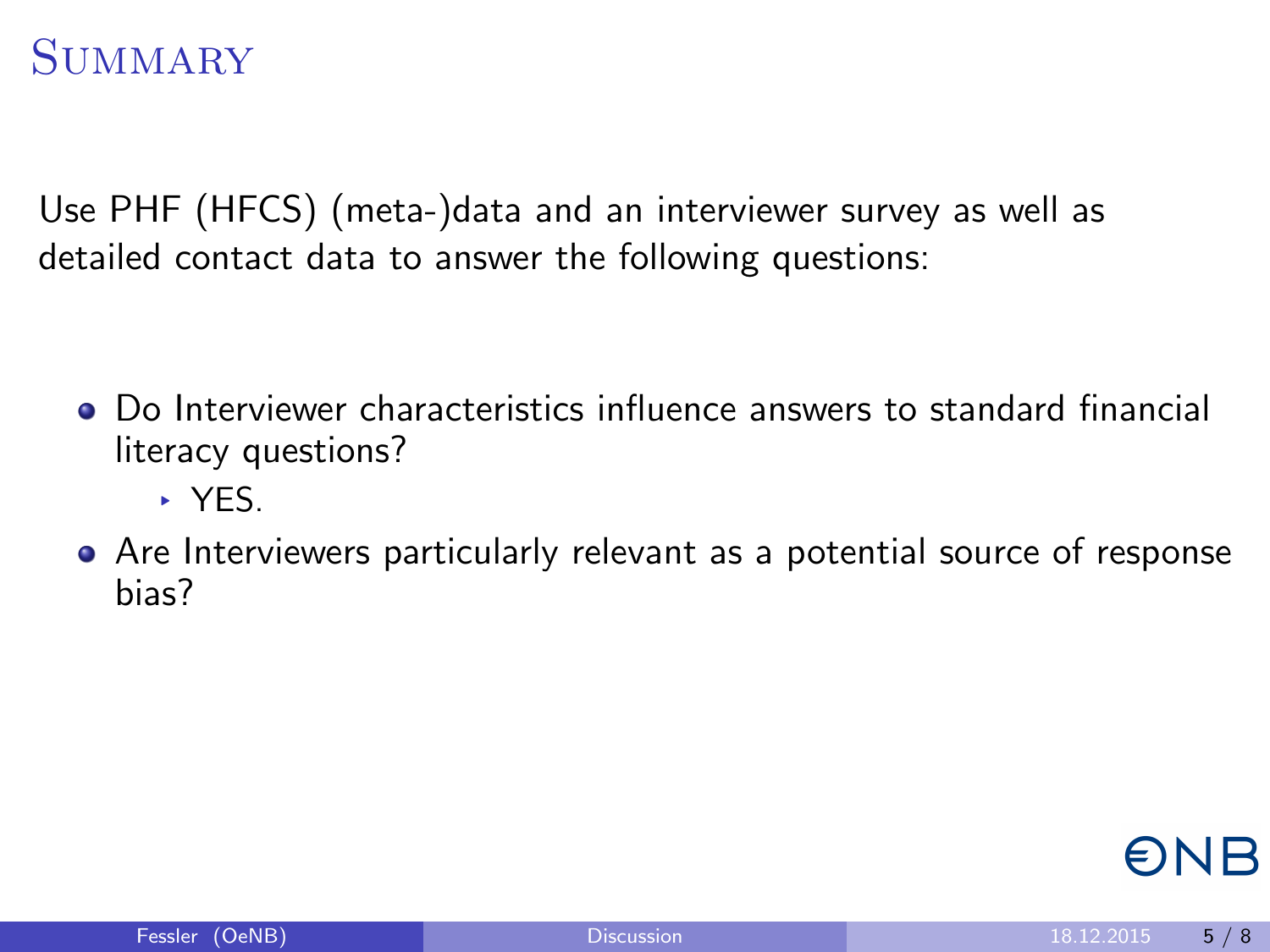Use PHF (HFCS) (meta-)data and an interviewer survey as well as detailed contact data to answer the following questions:

- Do Interviewer characteristics influence answers to standard financial literacy questions?
	- ▸ YES.
- Are Interviewers particularly relevant as a potential source of response bias?
	- ▸ YES.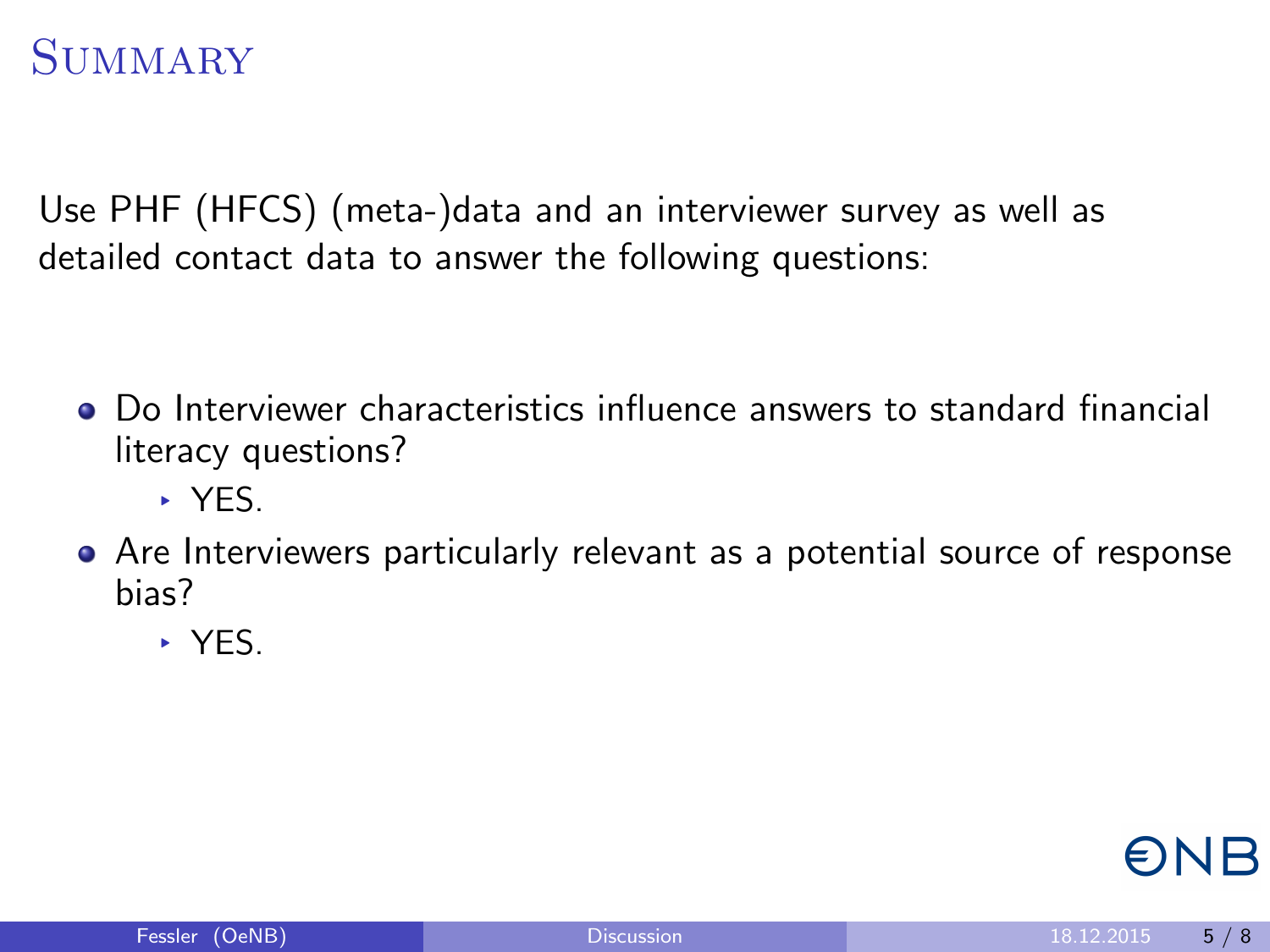Use PHF (HFCS) (meta-)data and an interviewer survey as well as detailed contact data to answer the following questions:

- Do Interviewer characteristics influence answers to standard financial literacy questions?
	- ▸ YES.
- Are Interviewers particularly relevant as a potential source of response bias?
	- ▸ YES.
- Can we do something about it?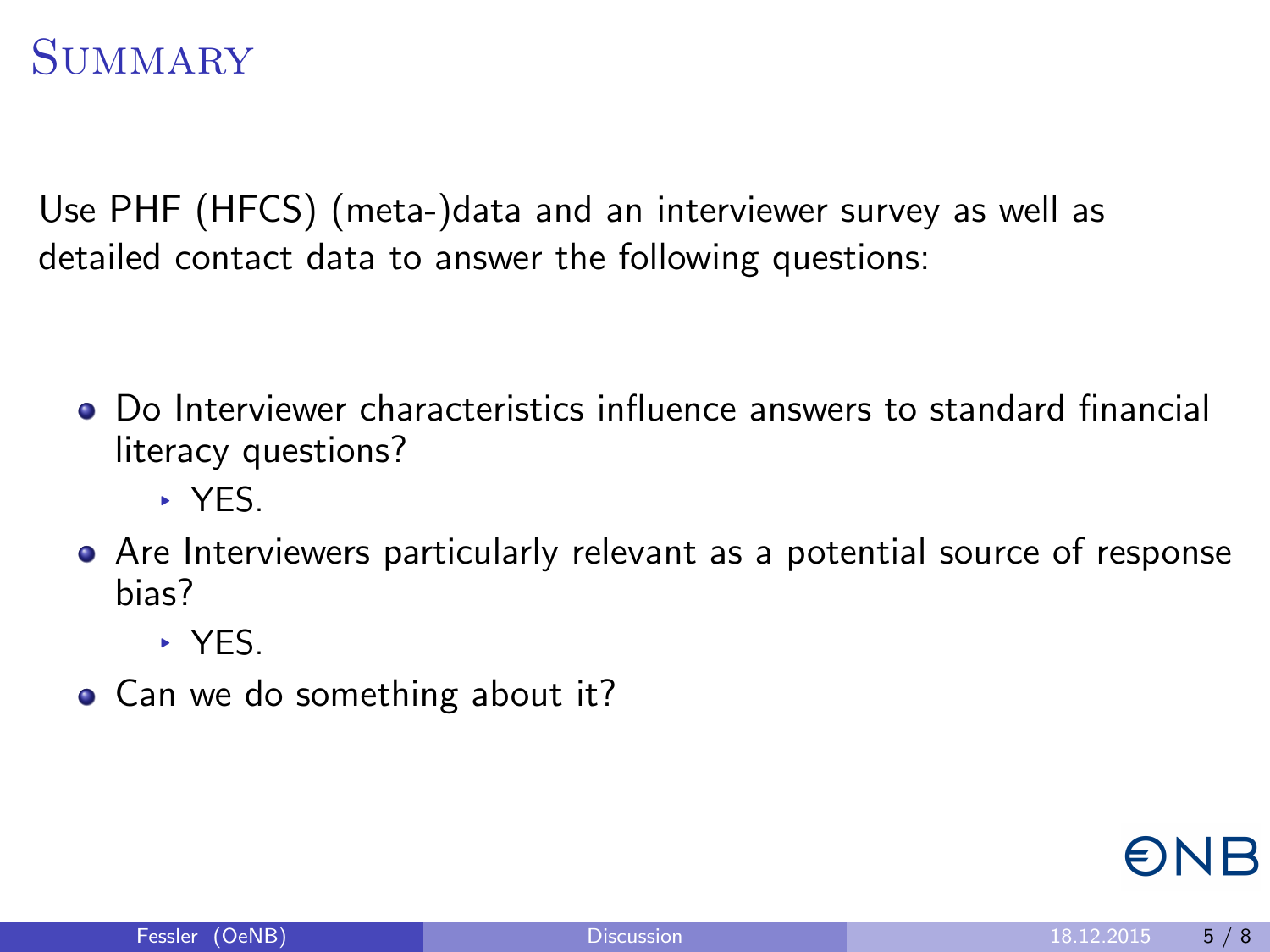Use PHF (HFCS) (meta-)data and an interviewer survey as well as detailed contact data to answer the following questions:

- Do Interviewer characteristics influence answers to standard financial literacy questions?
	- ▸ YES.
- Are Interviewers particularly relevant as a potential source of response bias?
	- ▸ YES.
- Can we do something about it?
	- ▸ YES.

ENR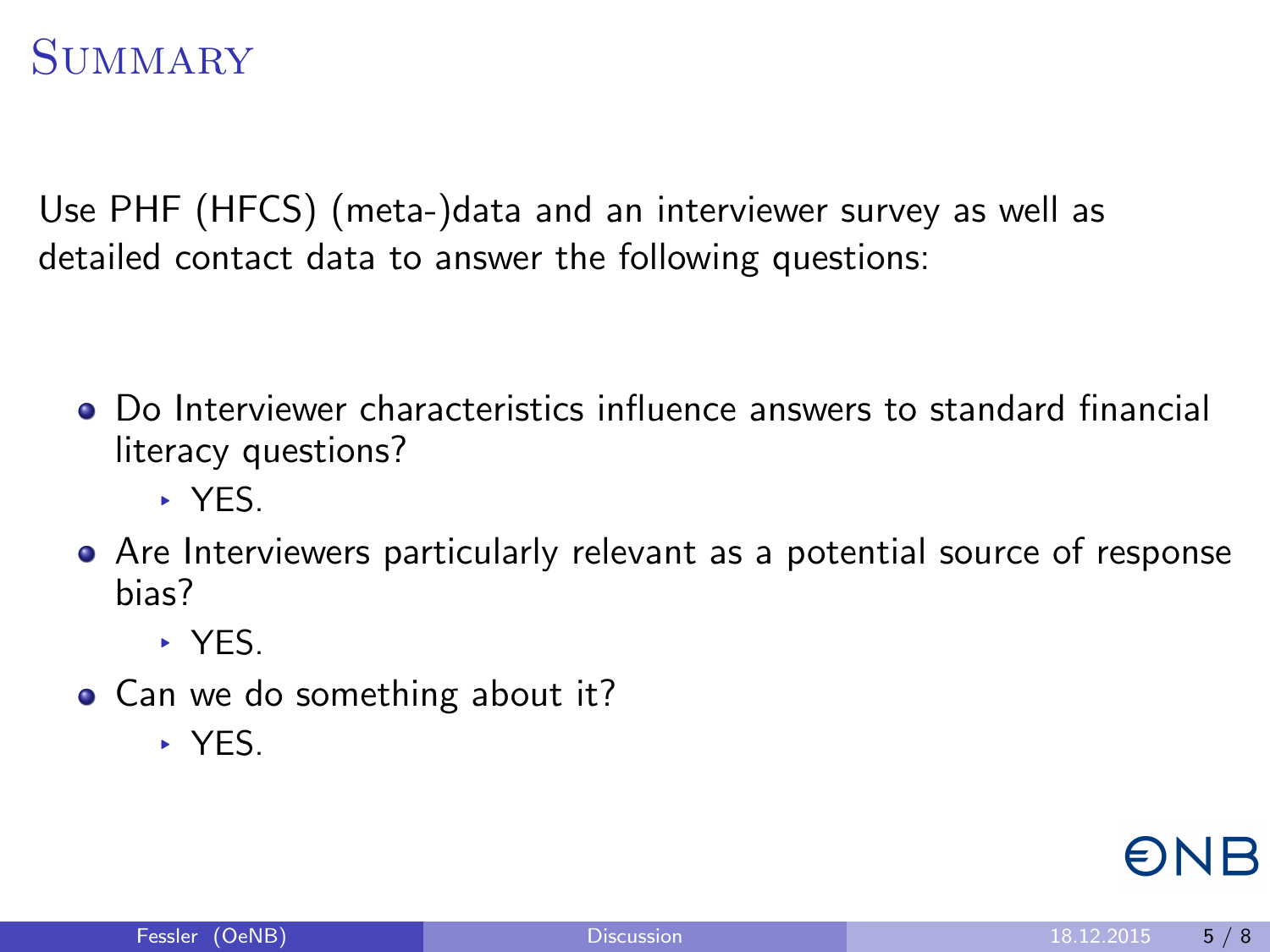## <span id="page-11-0"></span>Some questions

Are measures of asset participation really independent of the level of financial literacy?

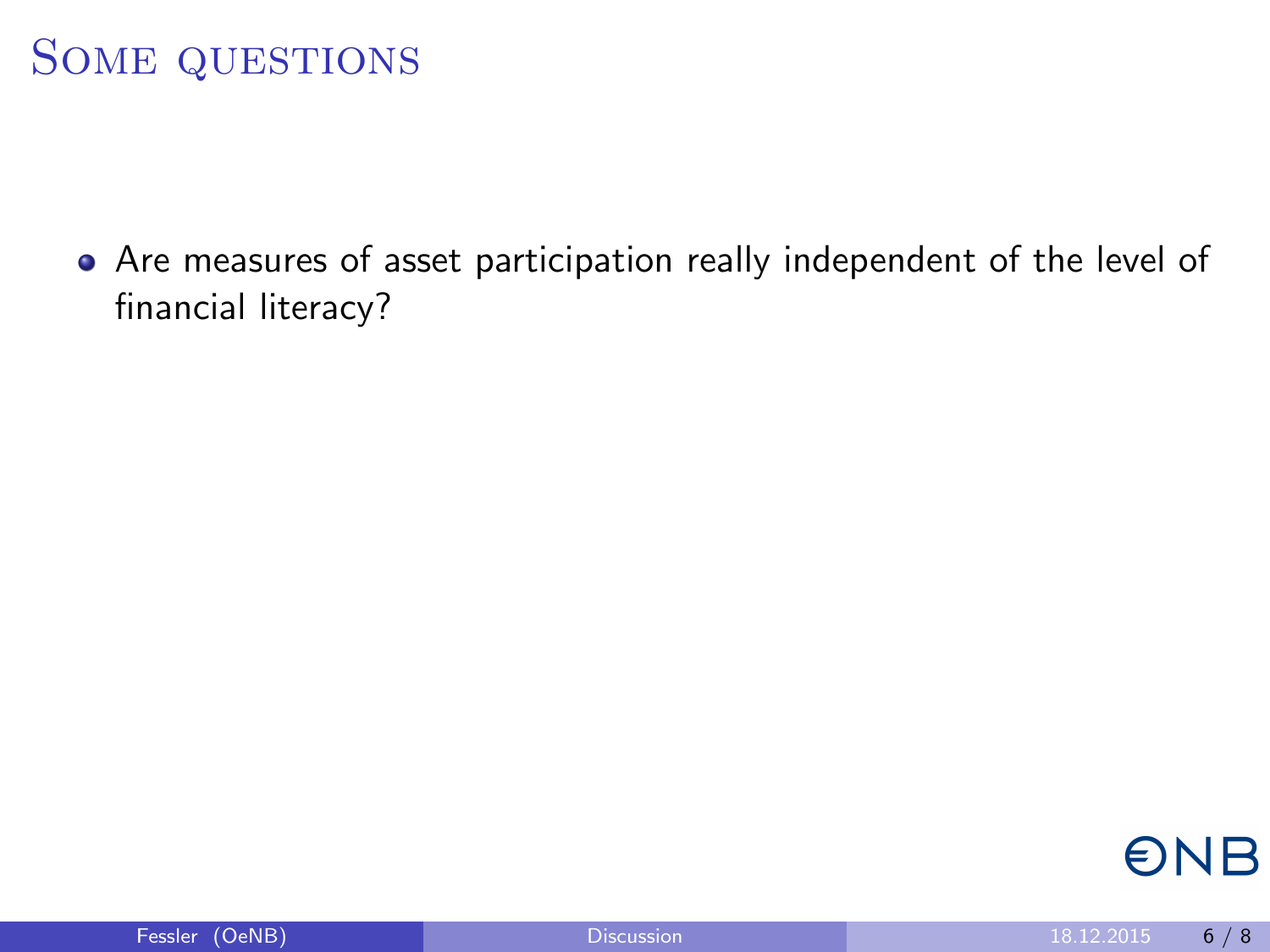#### Some questions

- Are measures of asset participation really independent of the level of financial literacy?
- Why should somebody scale with ICC if simple dummies do the job?

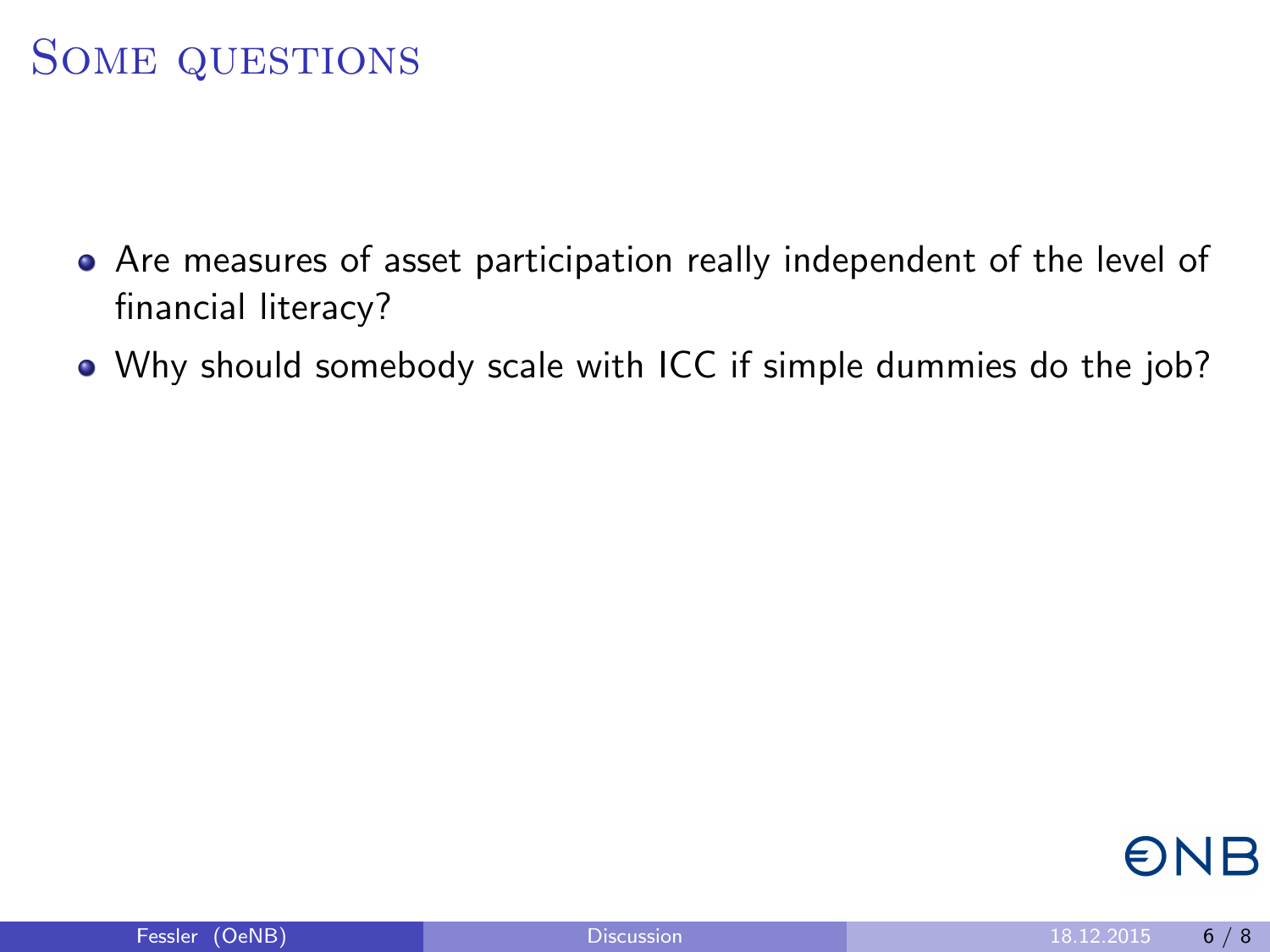## SOME QUESTIONS

- Are measures of asset participation really independent of the level of financial literacy?
- Why should somebody scale with ICC if simple dummies do the job?
- Why don't you include information on interviewer-interviewee matches (interactions)?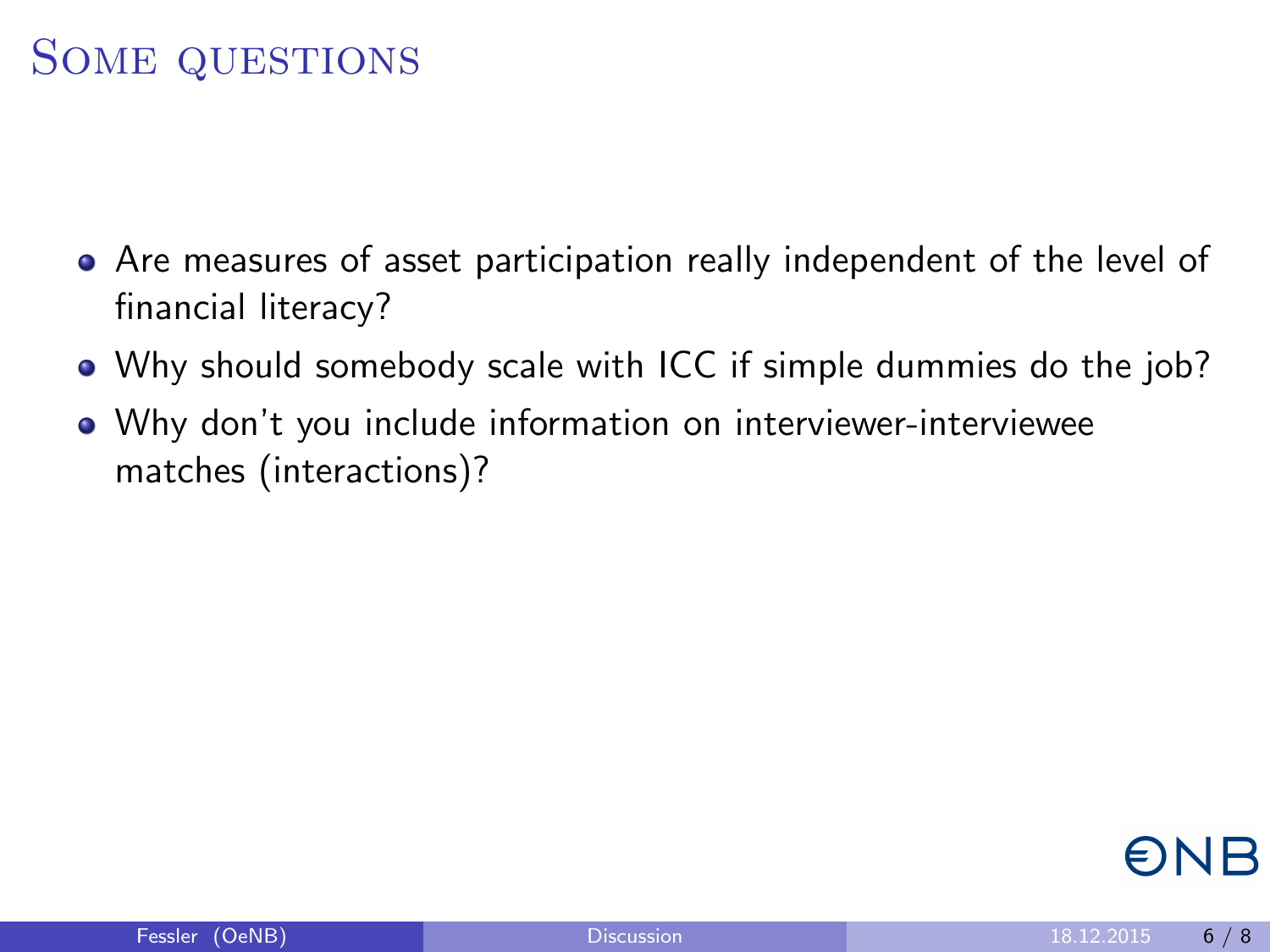## Some questions

- Are measures of asset participation really independent of the level of financial literacy?
- Why should somebody scale with ICC if simple dummies do the job?
- Why don't you include information on interviewer-interviewee matches (interactions)?
- **Given CAPI Interviewers are interviewing in certain regions. Might** your interviewer effects pick up differences between regions?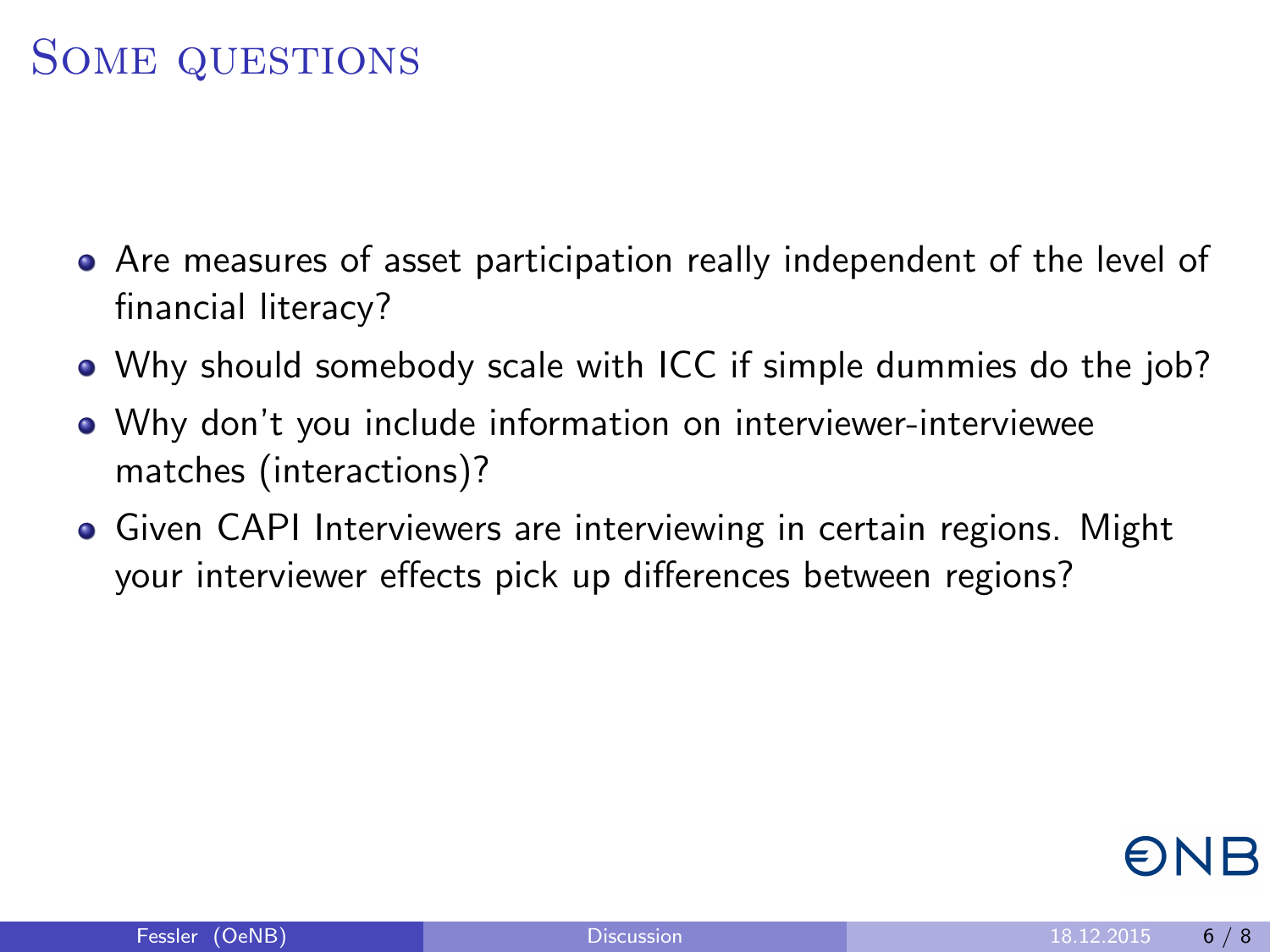## Some questions

- Are measures of asset participation really independent of the level of financial literacy?
- Why should somebody scale with ICC if simple dummies do the job?
- Why don't you include information on interviewer-interviewee matches (interactions)?
- **Given CAPI Interviewers are interviewing in certain regions. Might** your interviewer effects pick up differences between regions?
- One of our main findings is that interviewer experience is a very important factor. Why is it missing from the regressions?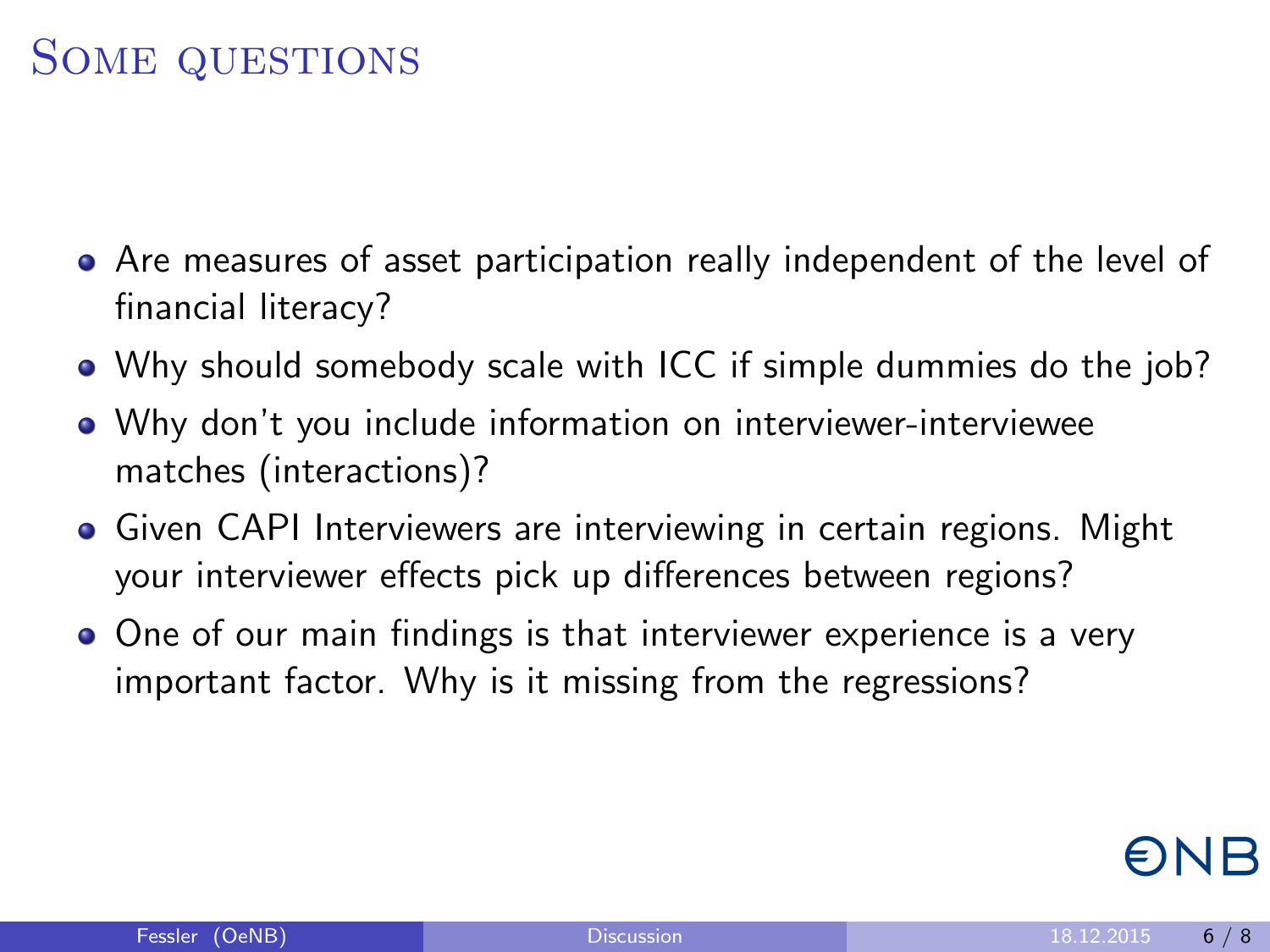<span id="page-16-0"></span>• If interviewer effects are so important, why do we not have interviewer ids in our statistical (and user) datasets?

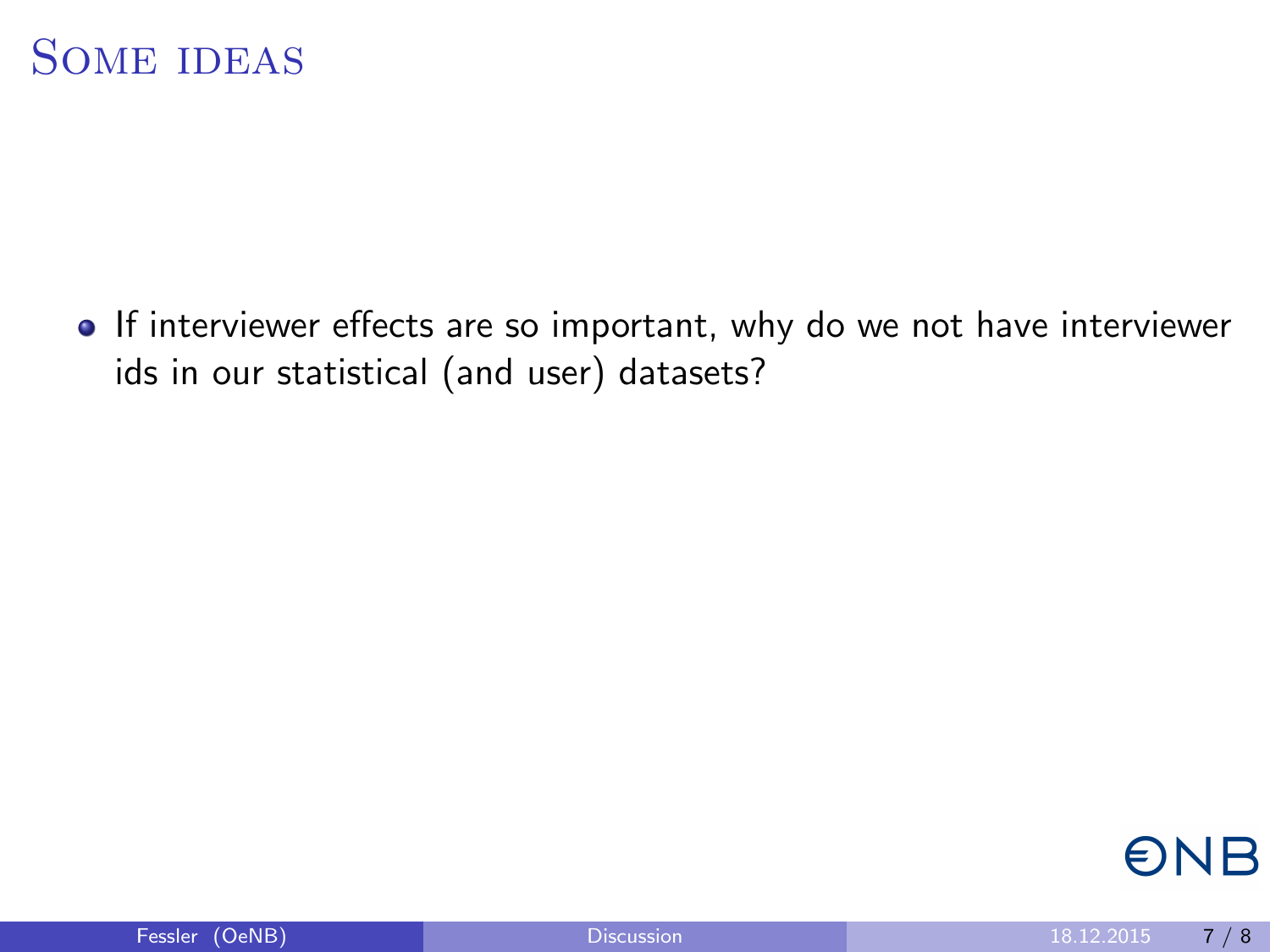- **If interviewer effects are so important, why do we not have interviewer** ids in our statistical (and user) datasets?
- Should we invest more in interviewer training to "harmonize" interviewer behaviour?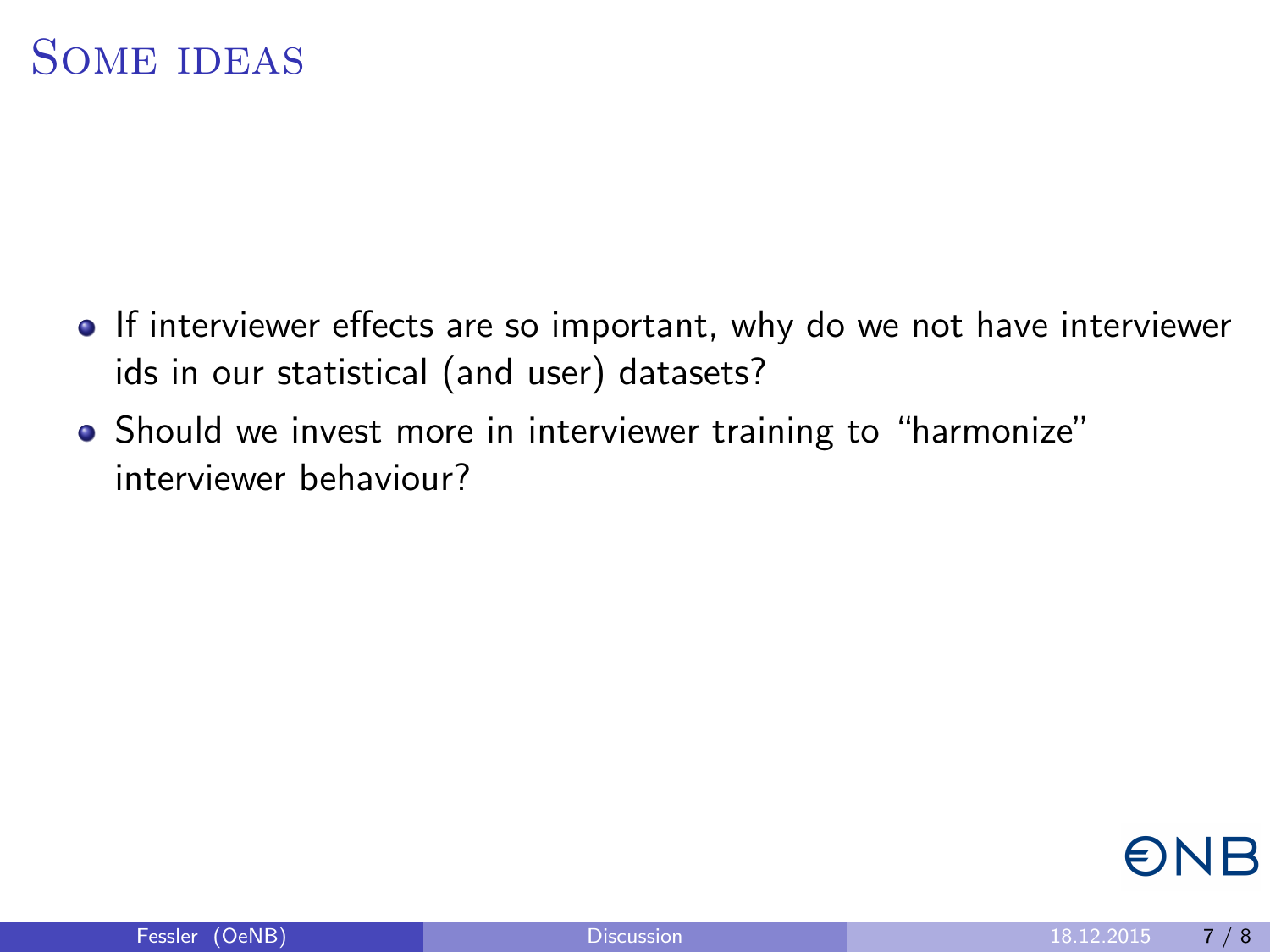- **If interviewer effects are so important, why do we not have interviewer** ids in our statistical (and user) datasets?
- Should we invest more in interviewer training to "harmonize" interviewer behaviour?
- Should we try to match ideal interviewer-respondent pairs in the case of a panel like the PHF?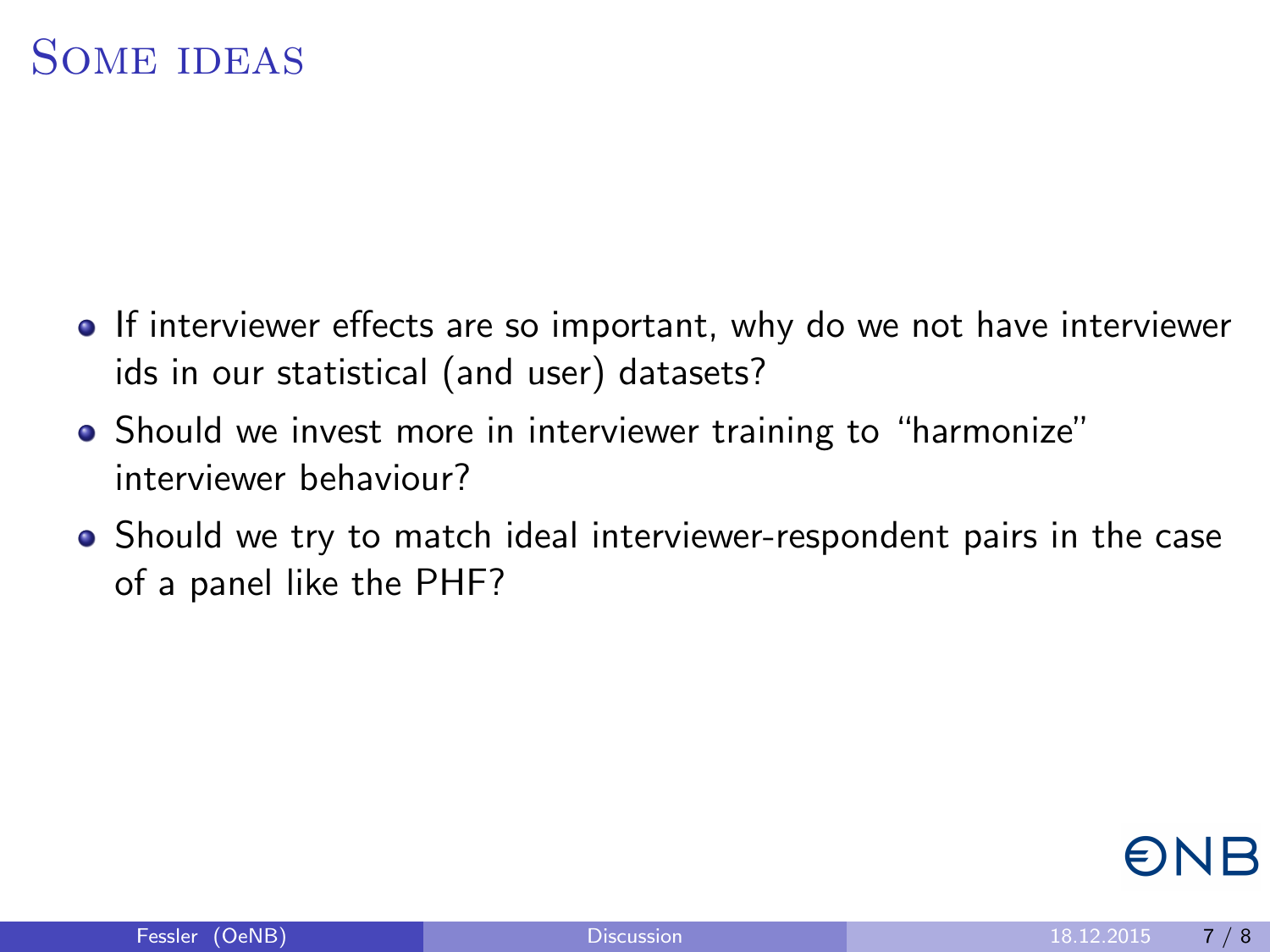#### **CONCLUSION**

We should do much more methodological work and also document better how our data is produced, from fieldwork, via editing and weighting to imputing.

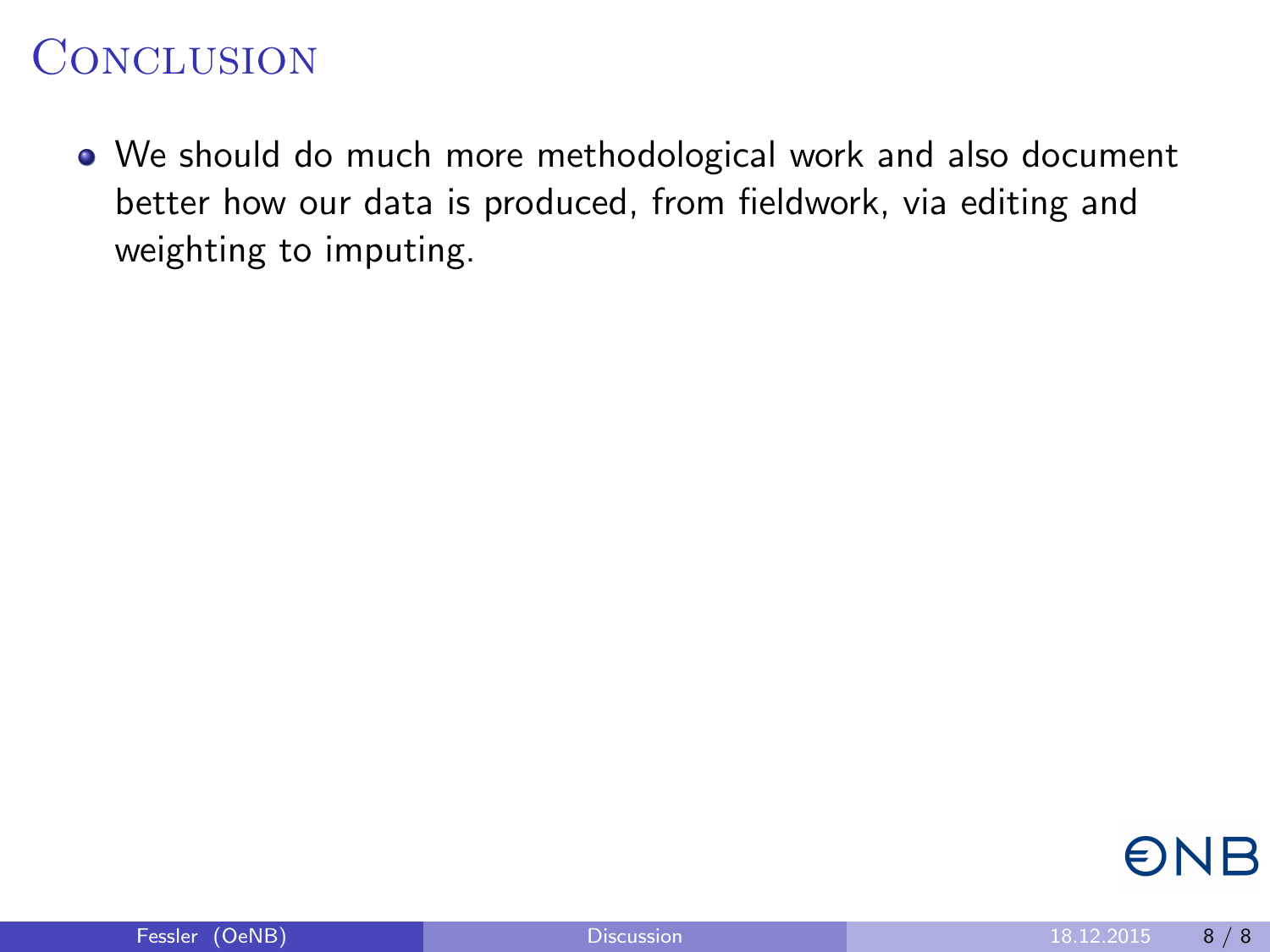- We should do much more methodological work and also document better how our data is produced, from fieldwork, via editing and weighting to imputing.
- We should try to illustrate how different decisions in this process would have influenced results, maybe with the construction of rather extreme scenarios.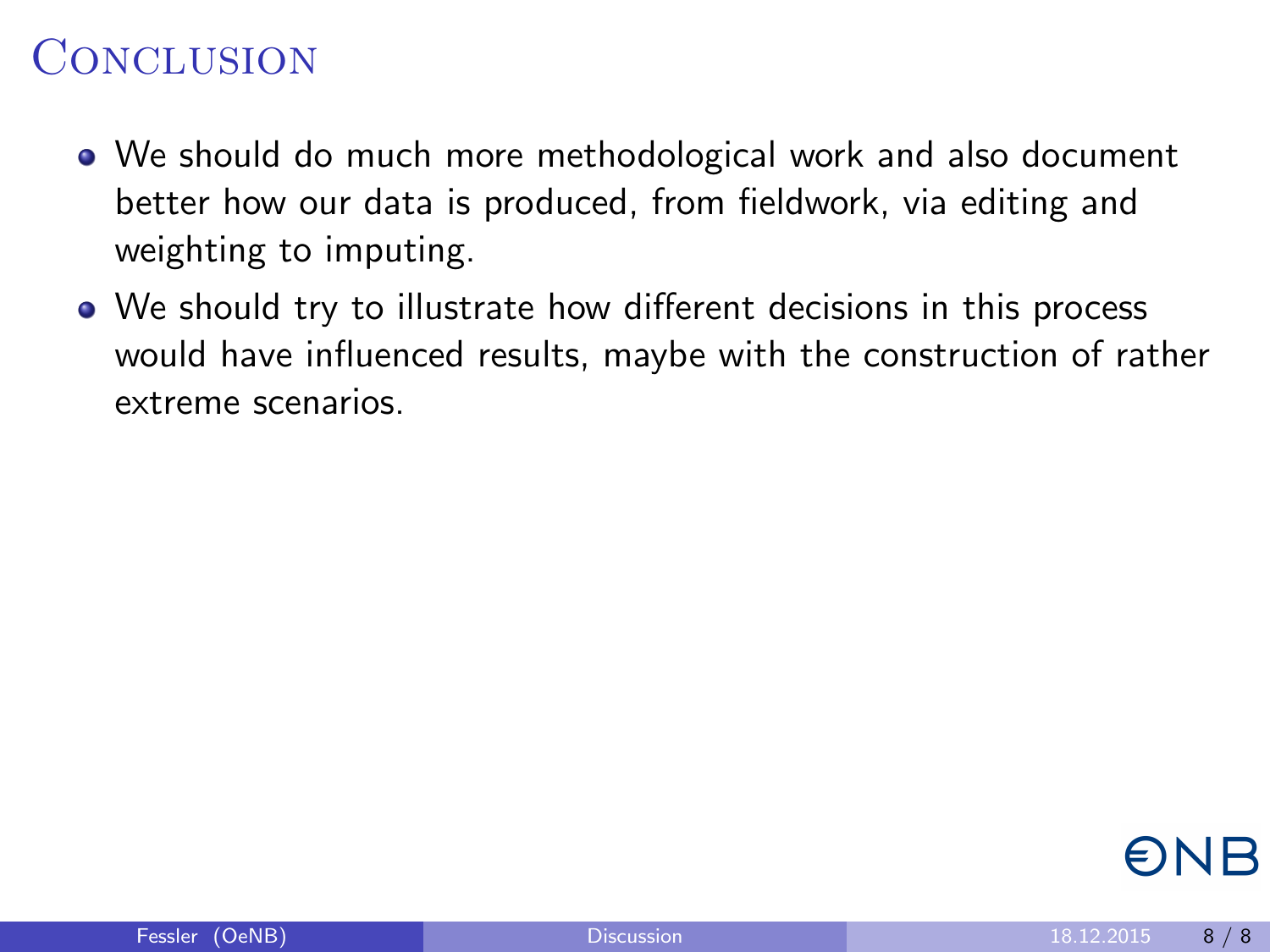- We should do much more methodological work and also document better how our data is produced, from fieldwork, via editing and weighting to imputing.
- We should try to illustrate how different decisions in this process would have influenced results, maybe with the construction of rather extreme scenarios.
- More and more data from other sources is available. But the important information is spread across more and more players. Directly gathering the information at the household level might become a lot more important before it is maybe redundant at some point.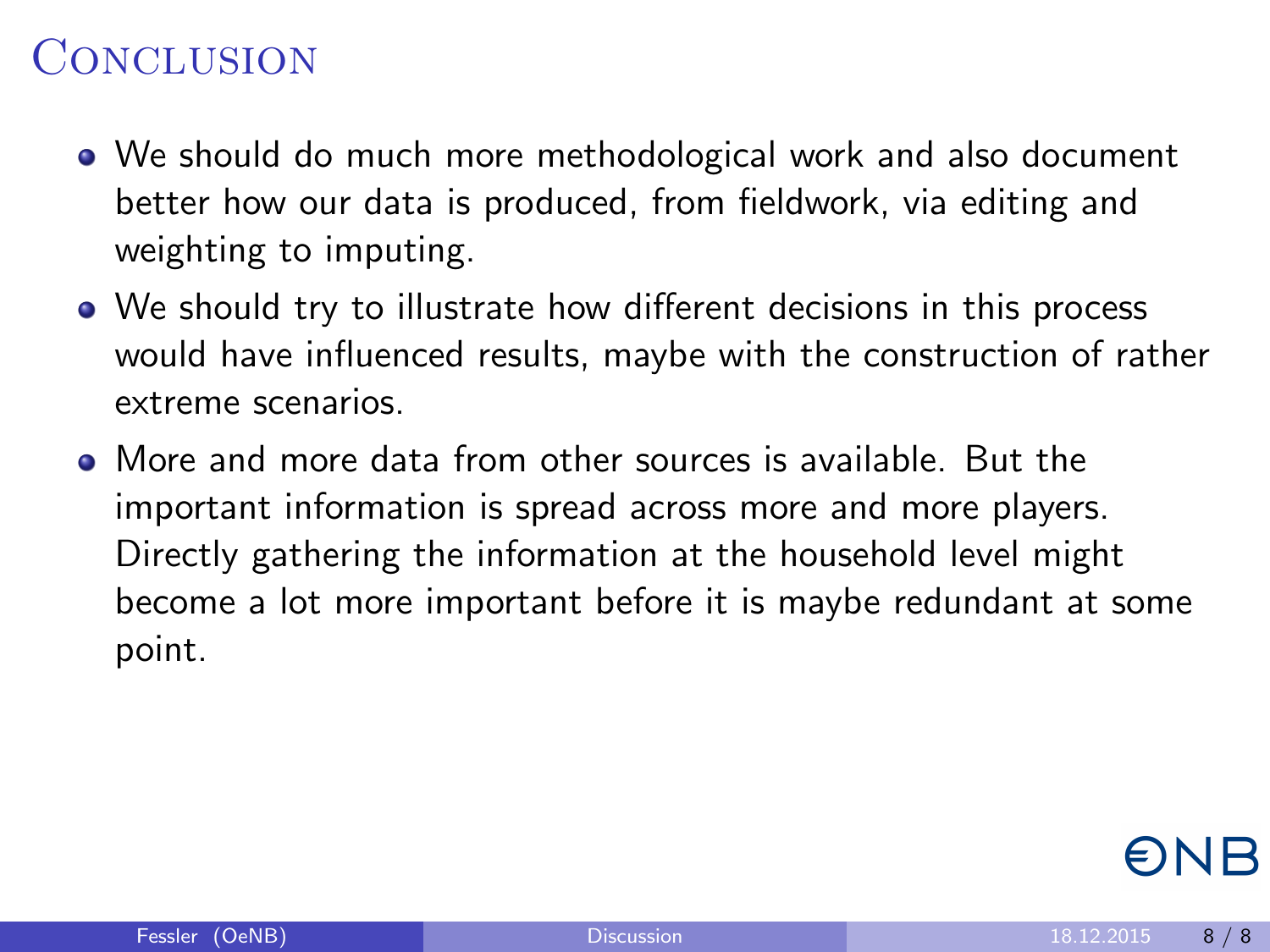- We should do much more methodological work and also document better how our data is produced, from fieldwork, via editing and weighting to imputing.
- We should try to illustrate how different decisions in this process would have influenced results, maybe with the construction of rather extreme scenarios.
- More and more data from other sources is available. But the important information is spread across more and more players. Directly gathering the information at the household level might become a lot more important before it is maybe redundant at some point.
- $\rightarrow$  So I think it would be really important to foster (or better allow) methodological research with the HFCS